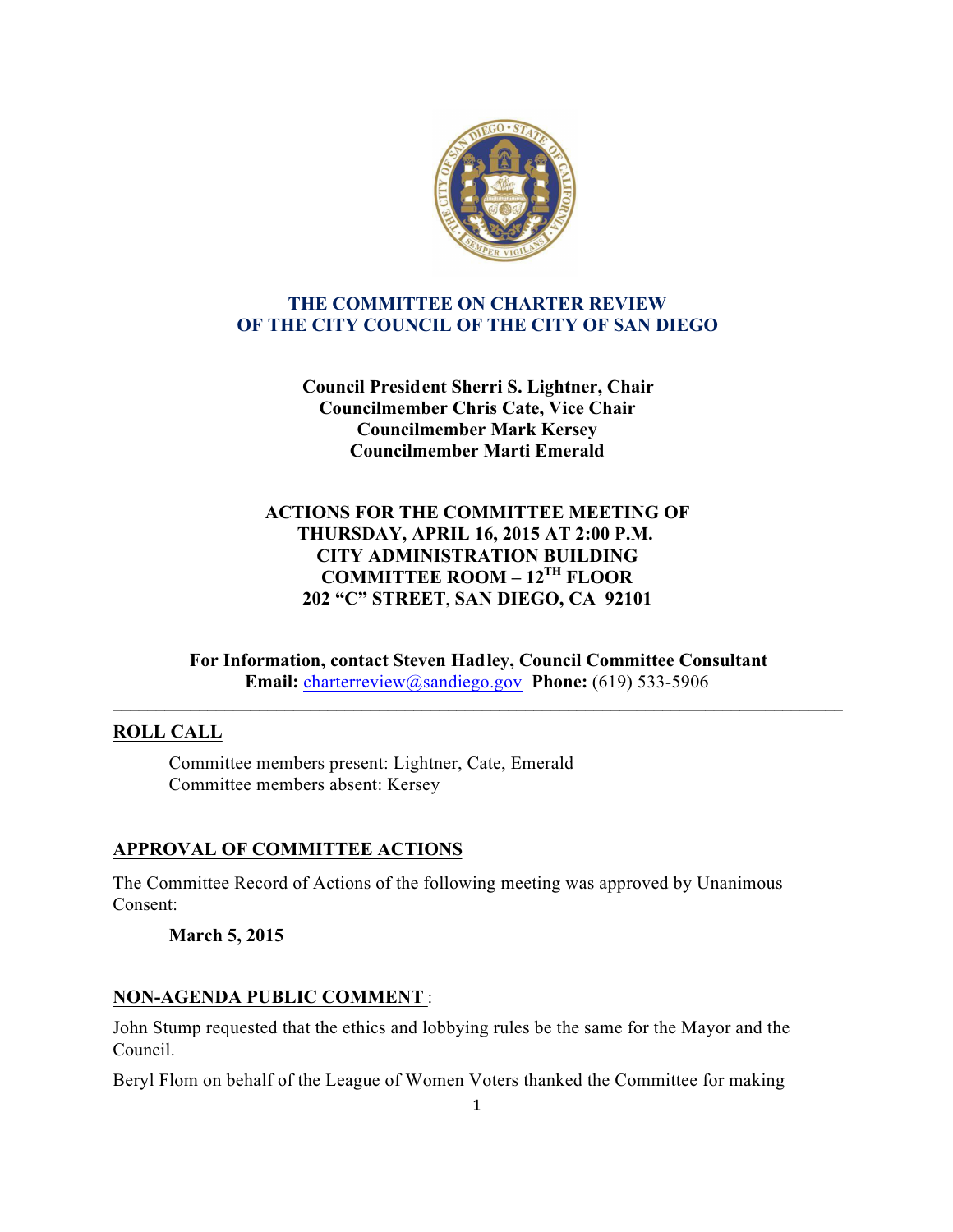agendas available a week ahead of meetings, expressed support for adding a preamble to the Charter, suggested that articles IV, V and VX be consolidated because they all address the executive branch of city government, delete dollar figures from the Charter, and amend the Charter to required that contracts include sufficient funding for oversight and monitoring and take into consideration local contractors who may not necessarily have the lowest bid.

# **COMMITTEE MEMBERS, MAYOR, INDEPENDENT BUDGET ANALYST, CITY ATTORNEY, CITY CLERK, DIRECTOR OF LEGISLATIVE AFFAIRS COMMENT** :

Felipe Monroig updated the Committee on previous referrals made to City staff regarding sections 32.1, 35 and 129.

### **REQUESTS FOR CONTINUANCE:** None

#### **DISCUSSION AGENDA :**

ITEM-1: Consideration of the Chief Financial Officer's recommendation to change the language "Auditor and Comptroller" to read "Chief Financial Officer" and "Manager" to read "Mayor" in Article VII.

> Motion by Councilmember Emerald to approve the recommended changes and direct the City Attorney to return with draft ballot language in January 2016 for final review and submittal to the City Council for possible inclusion on the June 2016 ballot. Second by Councilmember Cate.

 Passed by the following vote: Yea: Lightner, Cate, Emerald Nay: None Recused: None Not Present: Kersey

ITEM-2: Report from the Independent Budget Analyst asking the Committee to consider whether certain budget processes, principles and/or practices should be included in the City Charter.

Point #1, Five-Year Financial Outlook

Items for consideration:

1. Require the Mayor issue an updated Outlook annually.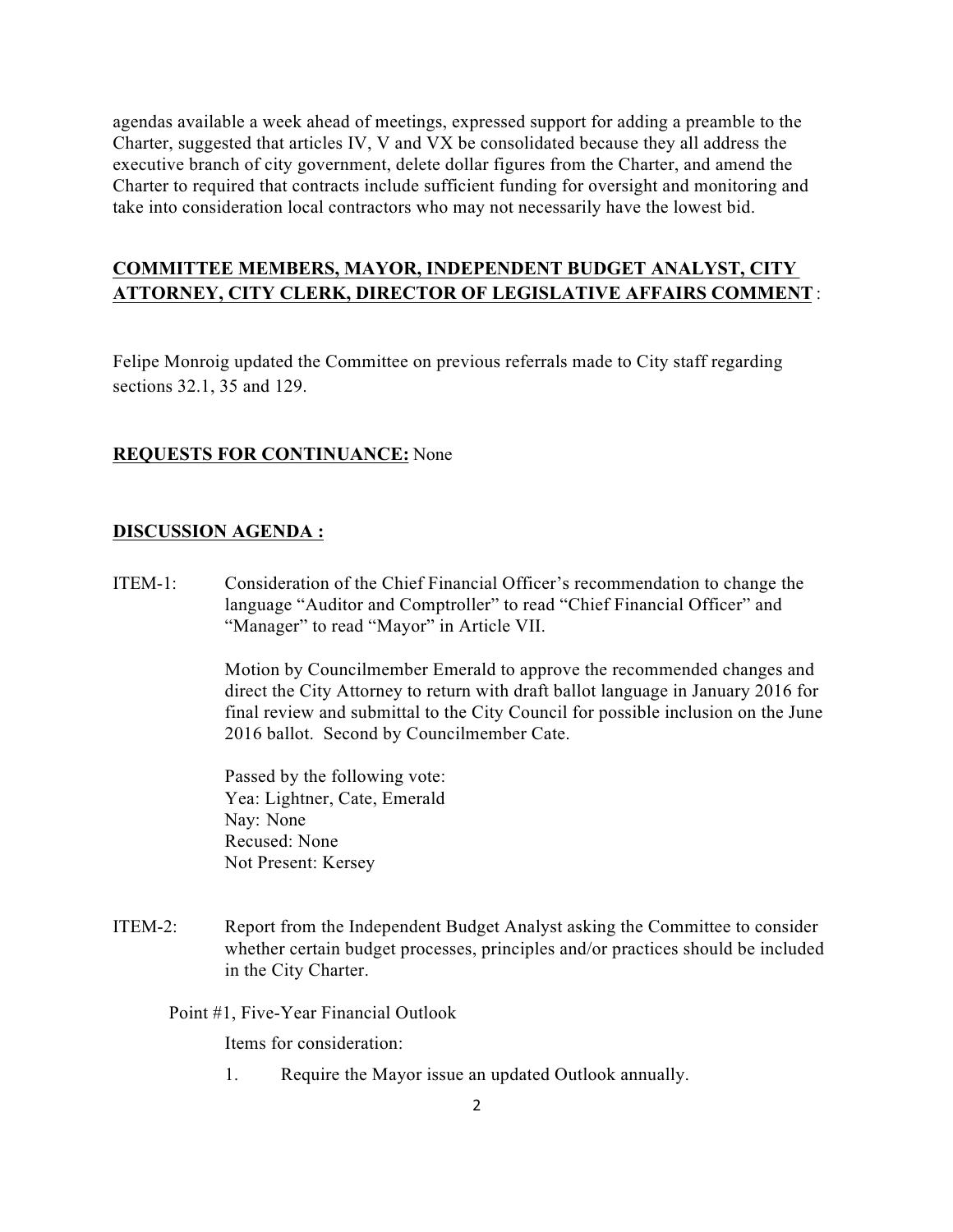- 2. Include timing of the release (e.g. no later than November of each year.)
- 3. Major components that should be addressed by the Mayor in the Outlook.

Motion by Councilmember Emerald to request the Committee Consultant, Independent Budget Analyst and Mayor's staff return with recommended language for the items in Point #1, and a recommendation as to whether the items should be placed in the Charter, Municipal Code or a Council Policy. Second by Chair Lightner

 Passed by the following vote: Yea: Lightner, Cate, Emerald Nay: None Recused: None Not Present: Kersey

Point #2, General Reserve Funds

Considered as part of ITEM-3: P) § 91

#### Point #3, City Council Budget Priorities Resolution

Item for consideration:

Include a reference to the Council's Budget Priorities Resolution process and timing.

Motion by Councilmember Cate to request the Committee Consultant, Director of Legislative Affairs, Independent Budget Analyst, and Mayor's staff return with recommended Municipal Code language for the item in Point #3. Second by Councilmember Emerald.

 Passed by the following vote: Yea: Lightner, Cate, Emerald Nay: None Recused: None Not Present: Kersey

Point #4, Mid-Year Council Budget Amendment Authority

Items for consideration:

1. Include the Council's Mid-Year Budget Amendment Authority in the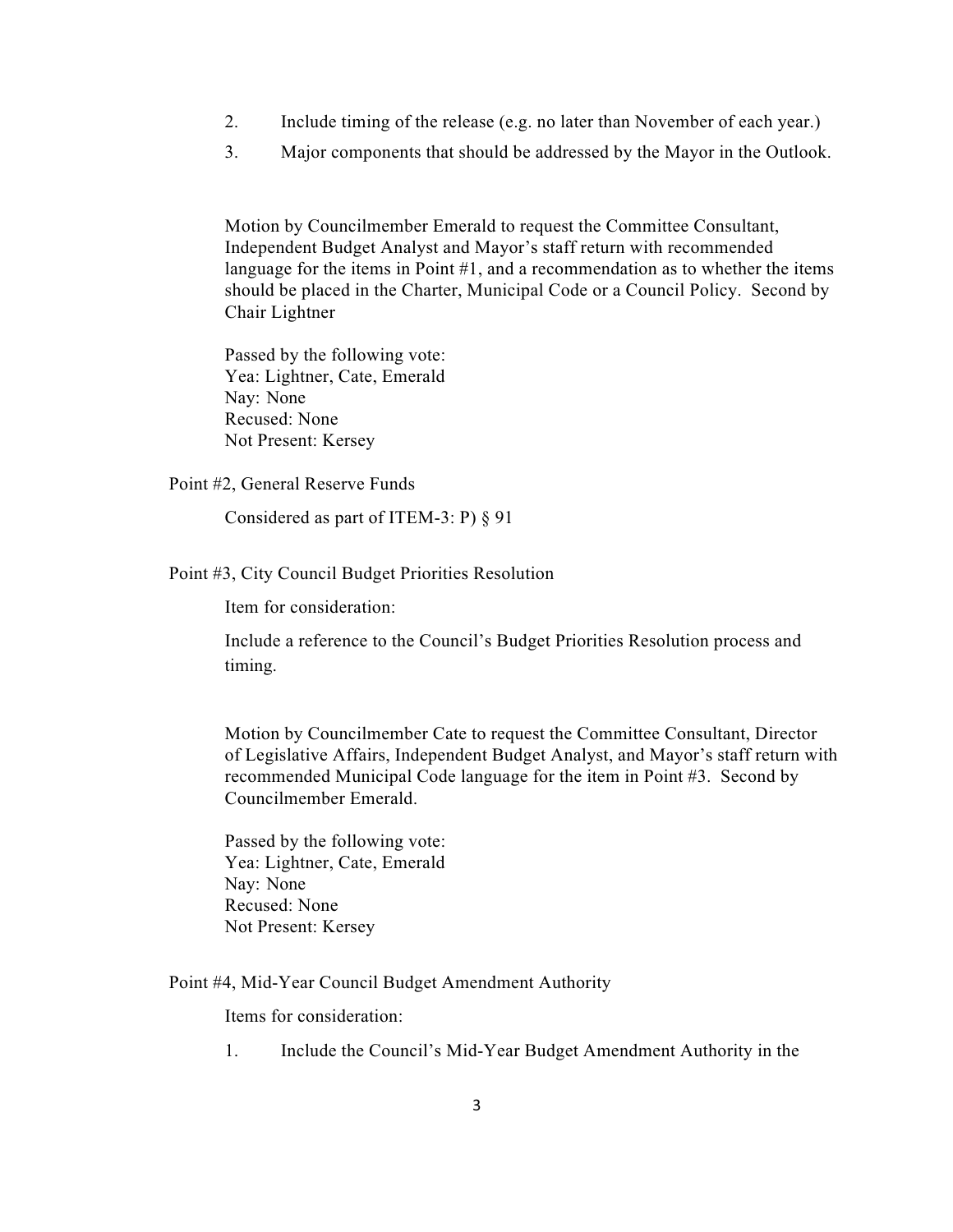**Charter** 

2. Give the Council the sole authority to initiate Mid-Year Revisions.

Motion by Councilmember Emerald to request the Independent Budget Analyst and relevant City staff return with an analysis of the pros and cons of including the items in Point #4 in the Charter as opposed to the Municipal Code. Second by Chair Lightner.

 Passed by the following vote: Yea: Lightner, Cate, Emerald Nay: None Recused: None Not Present: Kersey

#### Point #5, Capital Project Planning and Program Development

Items for consideration: Incorporate in the Charter:

- 1. The Multi-Year Capital Plan.
- 2. State of the CIP semi-annual reports.
- 3. Elements of the Council Policy on CIP Transparency.
- 4. Elements of the Council Policy on CIP Neighborhood Input on Infrastructure.

Motion by Councilmember Emerald to request the Independent Budget Analyst and relevant City staff return with recommended Municipal Code language for the items in Point #5. Second by Councilmember Cate.

 Passed by the following vote: Yea: Lightner, Cate, Emerald Nay: None Recused: None Not Present: Kersey

Point #6, Budgetary Cooperation and Communication Between the Executive and Legislative Branches

Considered as part of ITEM-3: A)  $\S$  69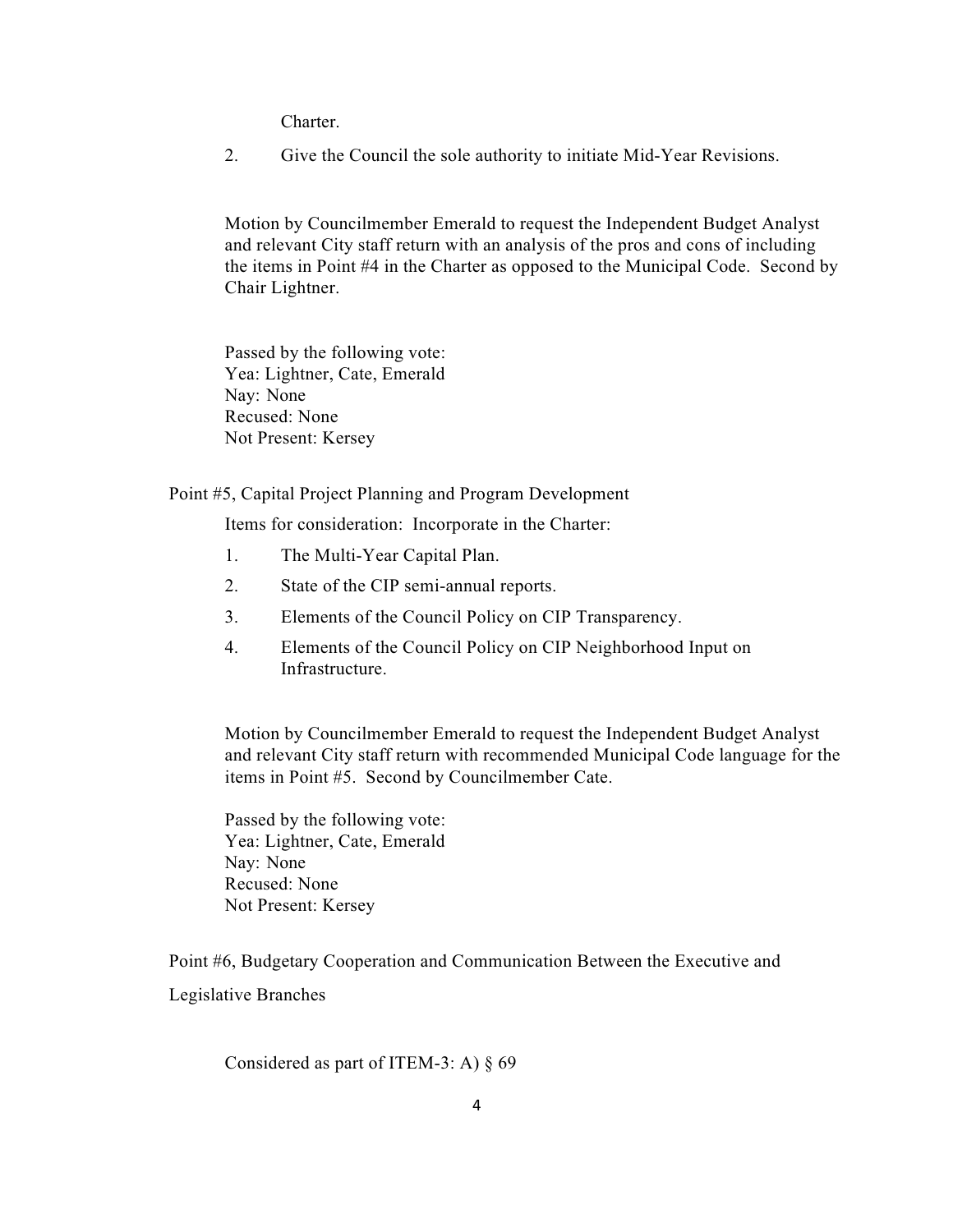#### Point #7, Reporting Performance Results

Item for consideration:

1. Incorporate a requirement for the Mayor to provide performance reports to the Council and public.

Motion by Councilmember Emerald to request the Independent Budget Analyst, Mayor's Office and relevant City staff return with recommended "high level" Charter language for the item in Point #7. Second by Chair Lightner.

 Passed by the following vote: Yea: Lightner, Cate, Emerald Nay: None Recused: None Not Present: Kersey

Point #8, Appropriation Ordinance

Considered as part of ITEM-3: C) § 71

Point #9, Key Budget Dates, Call for Budget Hearings, and Mid-Year Budget Monitoring Report.

Items for consideration: Incorporate required timeframes for:

- 1. The Mayor's annual release of the Multi-Year Capital Plan and the Five-Year Outlook.
- 2. City Council's annual adoption of the Budget Priorities Resolution.
- 3. Annual departmental/agency budget hearings to be held by the Budget Review Committee.
- 4. Requirement and timing for the Mayor's May Revise.

Motion by Councilmember Cate to request City staff review current Charter language and return with streamlined language. Second by Councilmember Emerald.

Passed by the following vote: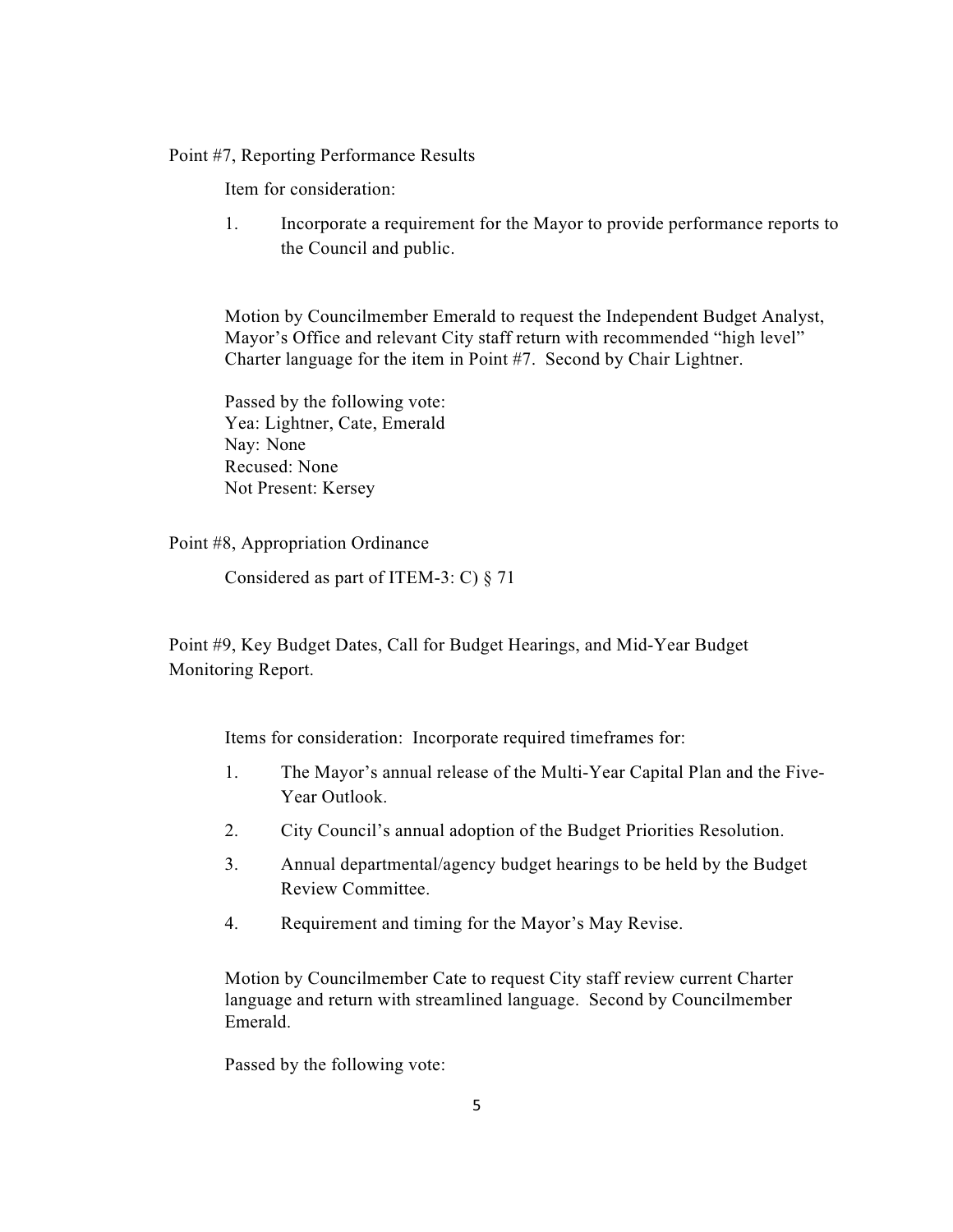Yea: Lightner, Cate, Emerald Nay: None Recused: None Not Present: Kersey

- ITEM-3: Consideration of the following Charter Article VII Sections including but not limited to the options, suggestions or recommendations from the presenters noted parenthetically in italics:
	- A) § 69 Fiscal Year and Manager's Estimate
		- 1) Move the section to Art. XV *(City Attorney)*

Motion by Councilmember Cate to support the recommended rewrite of section 69, but leave it in article VII. Second by Chair Lightner.

 Passed by the following vote: Yea: Lightner, Cate, Emerald Nay: None Recused: None Not Present: Kersey

2) Print a reasonable number of copies of the budget and distribute 15 days before final passage, distributing particularly to the newspapers and all public libraries. (*Mayor's Office*)

Motion by Councilmember Cate to approve the Mayor's recommendation. Second by Councilmember Emerald

 Passed by the following vote: Yea: Lightner, Cate, Emerald Nay: None Recused: None Not Present: Kersey

3) Amend the section to set April 15 as the date for the release of the annual budget, change "Manager" to "Mayor" throughout the section, enable the Mayor to set a schedule as well as the form of the departmental annual budget estimate submittals, and specify that the Mayor instead of the Council shall provide for public access to the budget document through digital or hard copy formats and the City's website. *(Chief Financial Officer)*

Motion by Councilmember Cate requesting the Mayor and relevant City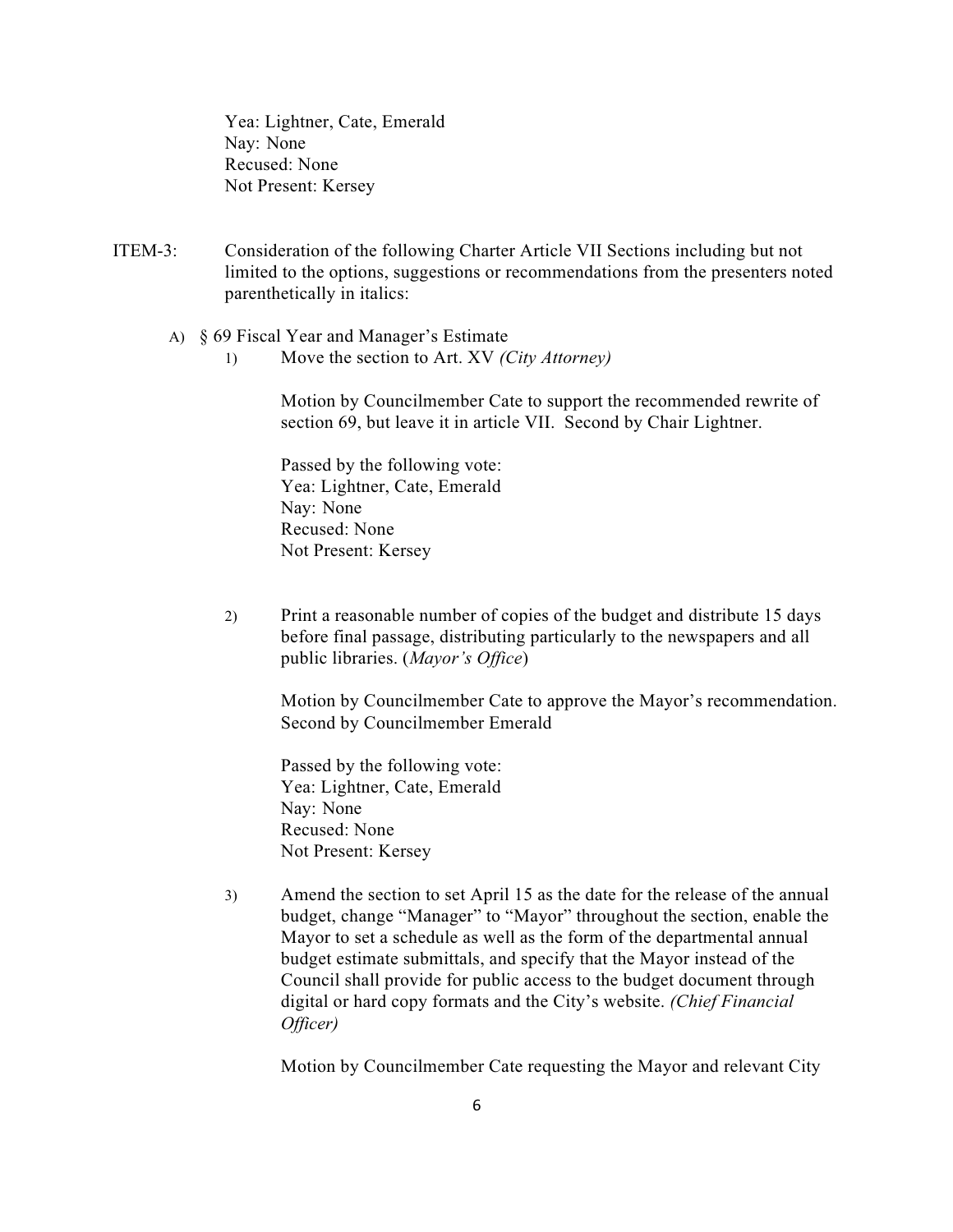staff return with shorter, plain language incorporating the Chief Financial Officer's recommendations. Second by Councilmember Emerald

 Passed by the following vote: Yea: Lightner, Cate, Emerald Nay: None Recused: None Not Present: Kersey

4) Amend the Charter to enable the City Council to make mid-year budget adjustments based on a set of established criteria. *(Independent Budget Analyst)*

By consent, incorporated in the earlier action on section 69 point #4, Mid-Year Council Budget Amendment Authority

- B) § 70 Power to Fix Salaries
	- 1) Delete the limiting language and conform to section 290 and the Meyers-Milias-Brown Act. *(City Attorney)*

Motion by Councilmember Emerald to approve the City Attorney's recommendation, and request the Mayor and relevant City staff return with language incorporating section 290 into section 70. Second by Councilmember Cate.

 Passed by the following vote: Yea: Lightner, Cate, Emerald Nay: None Recused: None Not Present: Kersey

2) Clarify the departments for which the City Council sets the salaries. *(Chief Financial Officer)*

Motion by Councilmember Cate to request the Chief Financial Officer and relevant City staff return with language for section 70 incorporating the recommended clarification. Second by Councilmember Emerald.

 Passed by the following vote: Yea: Lightner, Cate, Emerald Nay: None Recused: None Not Present: Kersey

- C) § 71 Preparation and Passage of Annual Appropriation Ordinance
	- 1) Combine the Council votes on the annual budget and appropriation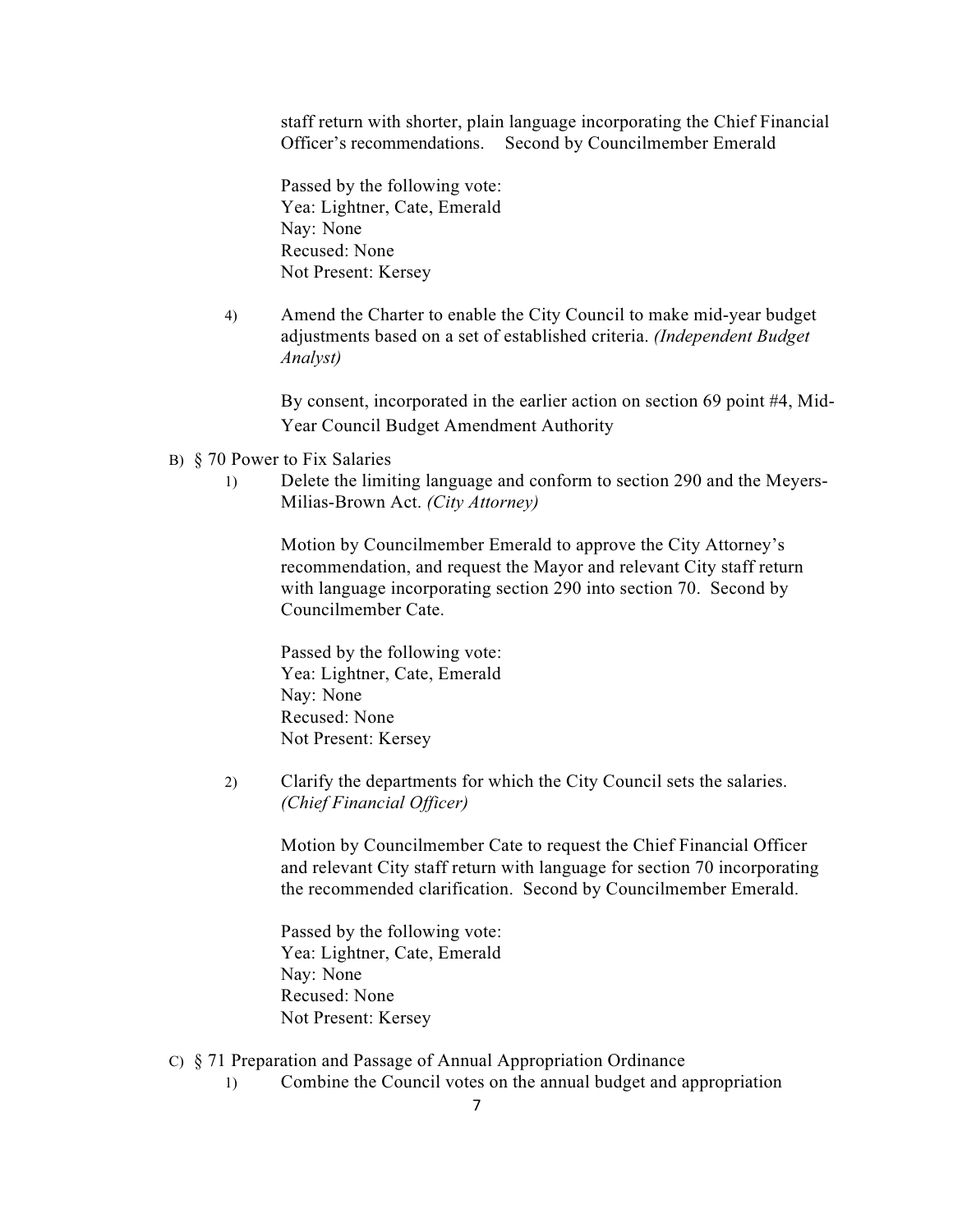ordinance into one approval action. *(City Attorney, Chief Financial Officer, Independent Budget Analyst)*

Motion by Councilmember Cate to request the Chief Financial Officer, Independent Budget Analyst and City Attorney study the proposal further with the Committee's discussion in mind, and return with suggested language. Second by Chair Lightner.

 Passed by the following vote: Yea: Lightner, Cate, Emerald Nay: None Recused: None Not Present: Kersey

2) Incorporate section 71 with section 290 or a nearby section. *(City Attorney)*

> Motion by Councilmember Emerald to place section 71 in the Charter article addressing financial issues rather than in section 290. Second by Chair Lightner.

 Passed by the following vote: Yea: Lightner, Cate, Emerald Nay: None Recused: None Not Present: Kersey

 3) Specify that the Mayor instead of the Council will prepare the annual appropriation ordinance for Council approval. *(Chief Financial Officer)*

Motion by Councilmember Cate to request the Chief Financial Officer, Independent Budget Analyst and City Attorney study the proposal further with the Committee's discussion in mind, and return with suggested language. Second by Chair Lightner.

 Passed by the following vote: Yea: Lightner, Cate, Emerald Nay: None Recused: None Not Present: Kersey

D) § 71A Re-appropriations at Beginning of Fiscal Year for Salaries and Maintenance and Support of Expenses Incorporate the section with other appropriation provisions. *(City Attorney)*

Motion by Councilmember Emerald to repeal section 71A and roll the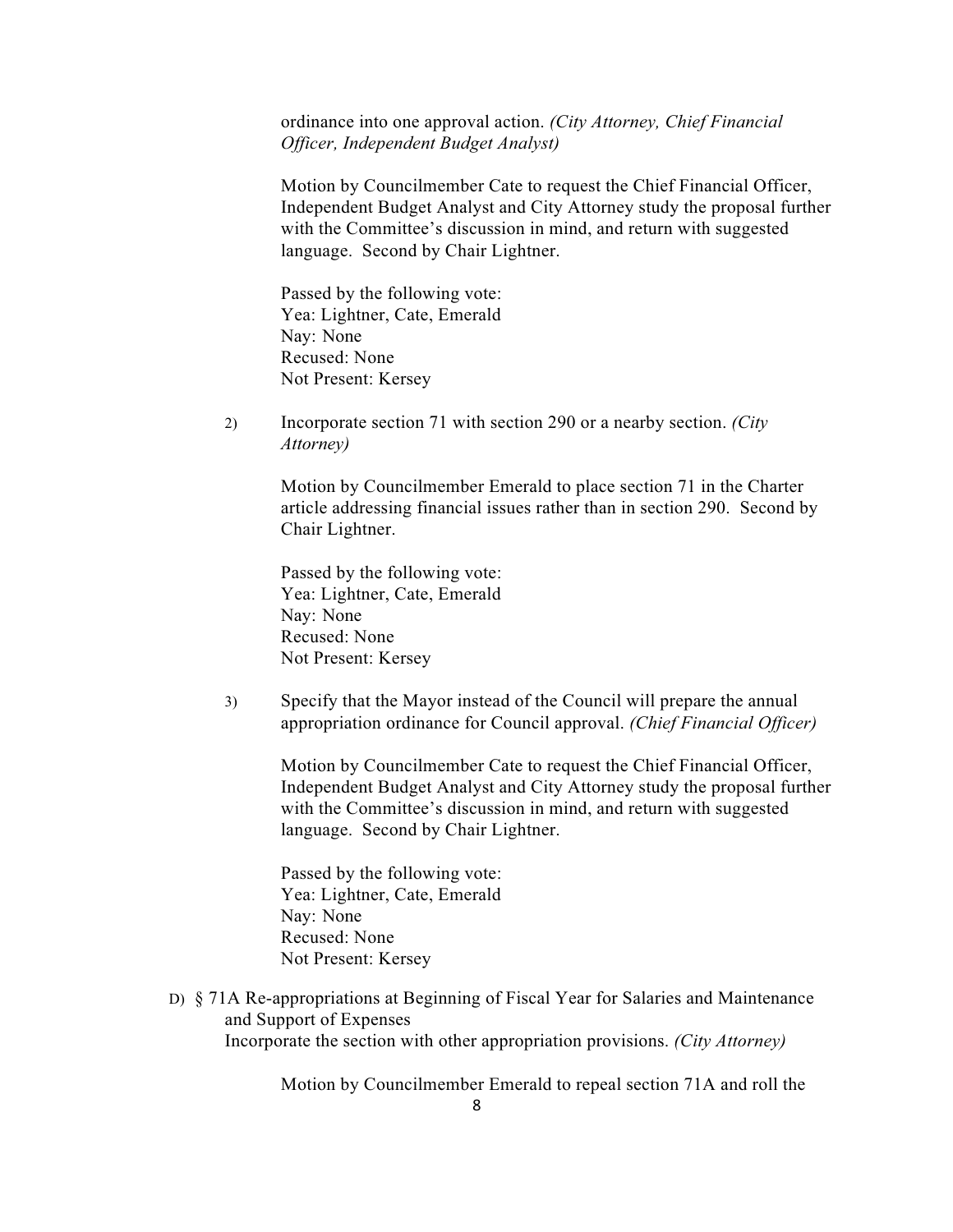language into section 71. Second by Councilmember Cate.

 Passed by the following vote: Yea: Lightner, Cate, Emerald Nay: None Recused: None Not Present: Kersey

#### E) § 72 Appropriation Accounts

 1) Remove the requirement that a department notify the Chief Financial Officer by letter when a project is completed. *(Chief Financial Officer)*

Motion by Councilmember Emerald to approve the Chief Financial Officer's recommendation. Second by Councilmember Cate.

 Passed by the following vote: Yea: Lightner, Cate, Emerald Nay: None Recused: None Not Present: Kersey

2) Restore unexpended restricted funds to the fund from which they were appropriated instead of transferring them to the general fund. *(Chief Financial Officer)*

Motion by Councilmember Emerald to approve the Chief Financial Officer's recommendation. Second by Councilmember Cate.

 Passed by the following vote: Yea: Lightner, Cate, Emerald Nay: None Recused: None Not Present: Kersey

F) § 75 Annual Tax Levy

Simplify the section to state that any legally authorized taxes shall be levied not later than July of each fiscal year and transmitted to the tax collector. *(City Attorney, Chief Financial Officer)*

Motion by Councilmember Cate to approve the City Attorney's recommendation. Second by Chair Lightner.

 Passed by the following vote: Yea: Lightner, Cate, Emerald Nay: None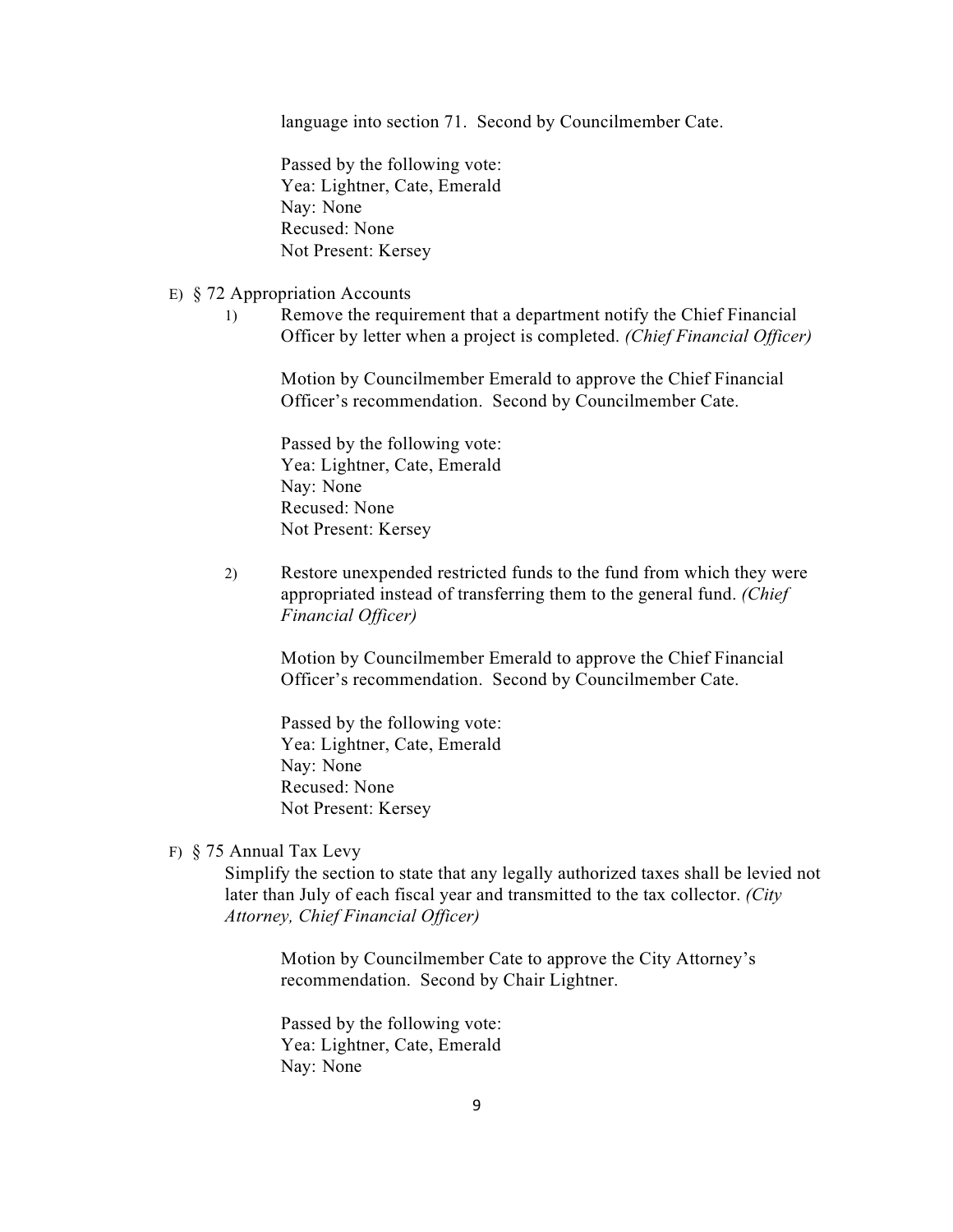Recused: None Not Present: Kersey

- G) § 77 Capital Outlay Fund
	- 1) Revise the section to clarify the intended scope of real property interests intended to be affected. *(City Attorney, Chief Financial, Mel Shapiro)*

Motion by Councilmember Emerald to request the Chief Financial Officer and City Attorney return with shorter, plain language, clarifying the scope of real property interests referenced in the section. Second by Councilmember Cate.

 Passed by the following vote: Yea: Lightner, Cate, Emerald Nay: None Recused: None Not Present: Kersey

2) Amend the section to include debt service to acquire and construct public improvements as an appropriate use of the fund, and remove the reference to the Harbor Department in the last paragraph. *(Chief Financial Officer)*

Motion by Councilmember Emerald to approve the Chief Financial Officer's recommendation. Second by Councilmember Cate.

 Passed by the following vote: Yea: Lightner, Cate, Emerald Nay: None Recused: None Not Present: Kersey

### H) § 77A Provisions for Zoological Exhibits

Expand the use of the Zoo tax to include capital maintenance and capital improvements in Balboa Park as appropriated annually by City Council. *(Independent Budget Analyst)*

> Motion by Councilmember Emerald to request the City Attorney clarify the meaning of zoological exhibits and gardens in the section, and refer the discussion to the Environment Committee to see if it recommends any changes before considering the section further. Second by Chair Lightner.

 Passed by the following vote: Yea: Lightner, Cate, Emerald Nay: None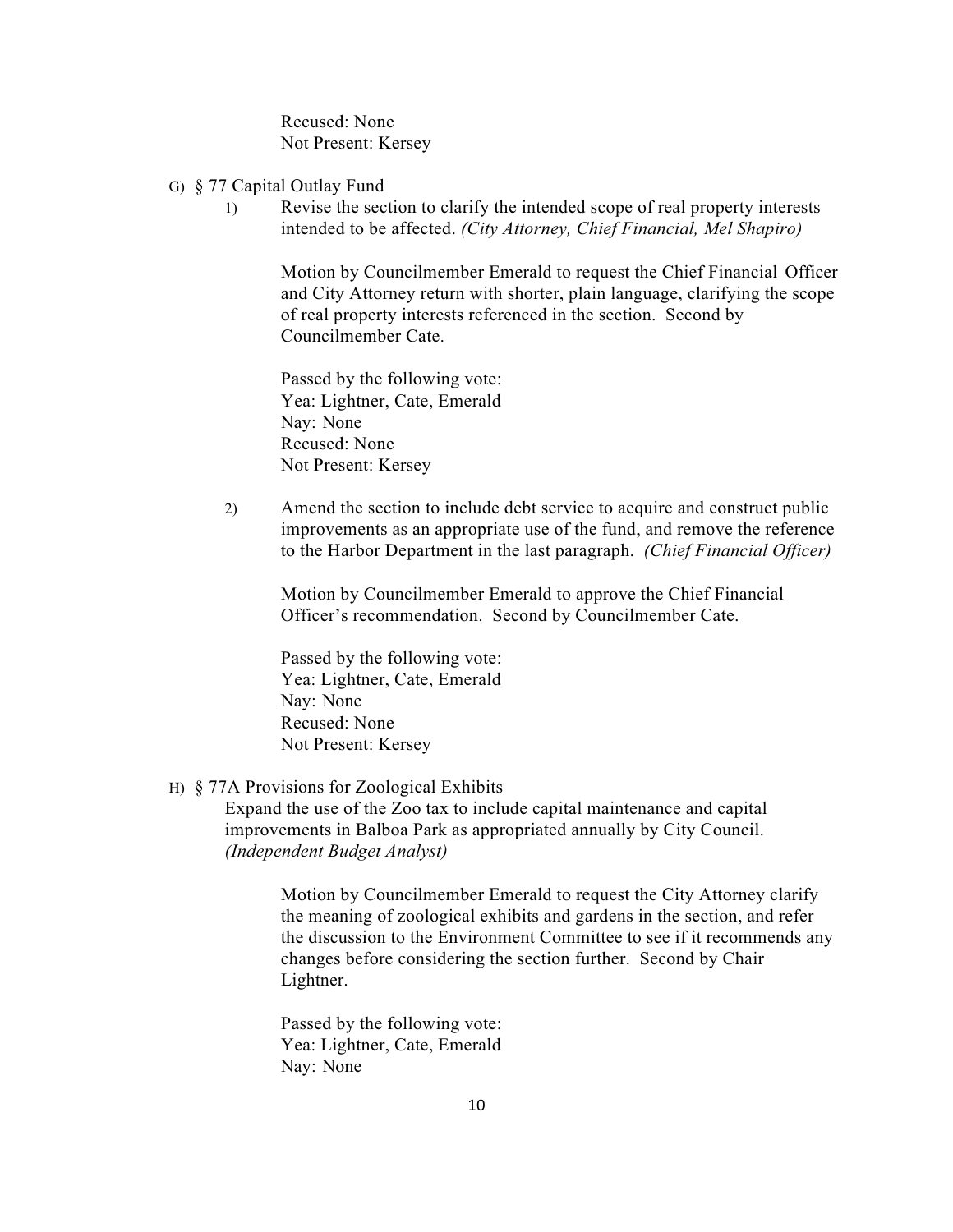Recused: None Not Present: Kersey

I) § 78 Assessment and Collection of Taxes

Retain only the first sentence of the section, and add "or the City of San Diego" to the end of that sentence. *(Mayor's Office)*

Due to time constraints, the sub-item was trailed to the May 14, 2015, meeting.

- J) § 80 Money Required to be in Treasury
	- 1) Amend the section to clarify that the requirement to certify funds is based on the actual or anticipated receipt of moneys before the maturity of the obligation. *(Chief Financial Officer)*

Due to time constraints, the sub-item was trailed to the May 14, 2015, meeting.

2) Amend the section to allow contracts and expenditures to be made on phases of projects and transferred to other priority projects to the extent that money is in the Treasury. *(Councilmember Cate)*

Due to time constraints, the sub-item was trailed to the May 14, 2015, meeting.

### K) § 81 Allotments

Remove the section, because it is obsolete. *(Chief Financial Officer)*

Due to time constraints, the sub-item was trailed to the May 14, 2015, meeting.

- L) § 82 Examination and Investigation of Claims by the Auditor and Comptroller
	- 1) Amend the section to permit electronic funds transfer (ACH), wire or other forms of payment. *(Chief Financial Officer)*

Due to time constraints, the sub-item was trailed to the May 14, 2015, meeting.

2) Move the section to the municipal code as a Comptroller's role and responsibility. *(Chief Financial Officer)*

Due to time constraints, the sub-item was trailed to the May 14, 2015, meeting.

M) § 83 Payment of Claims Against the City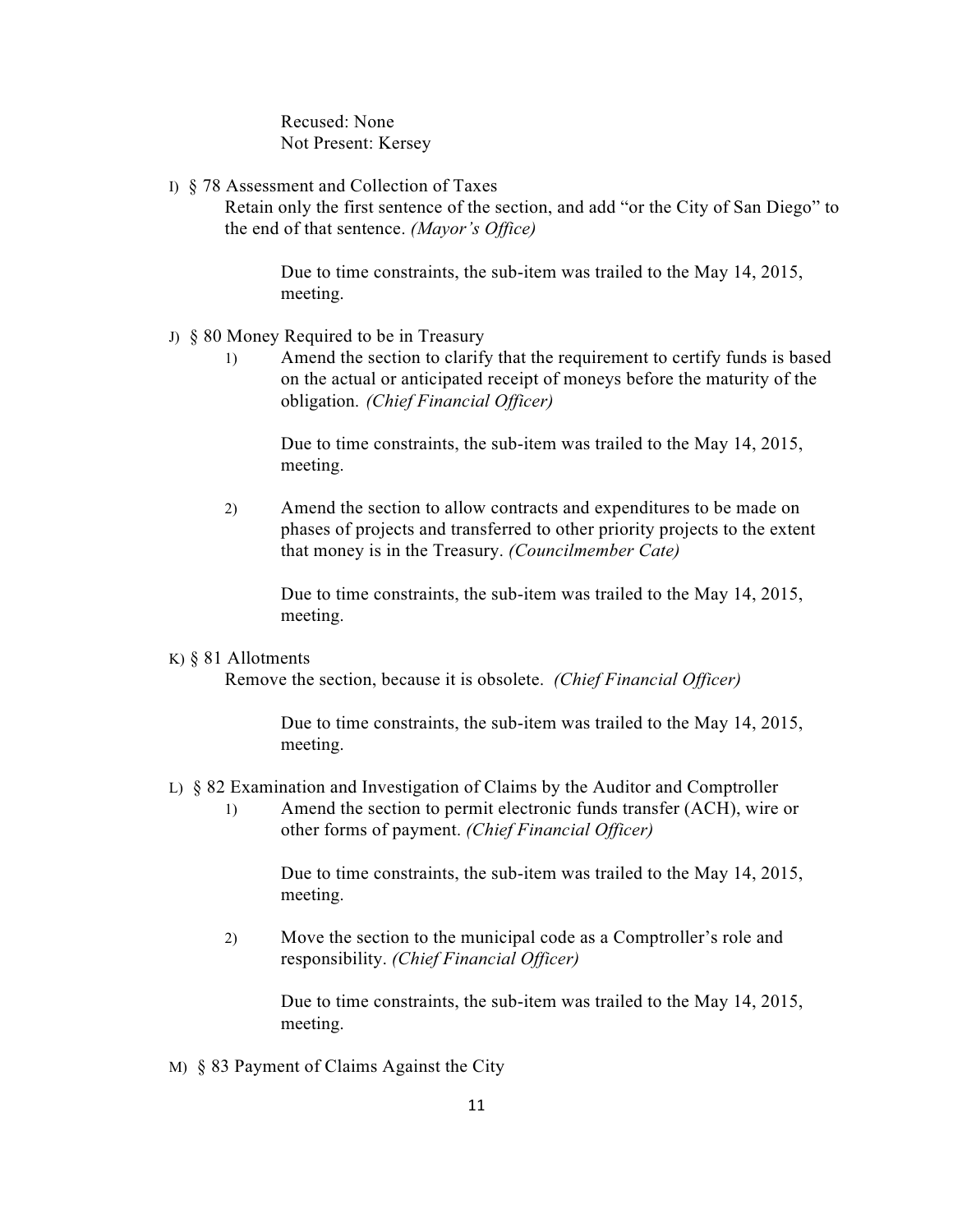Amend the section to permit electronic funds transfer (ACH), wire or other forms of payment; replace the references to warrants and check warrants with payments and replace the reference to vouchers with approval. *(Chief Financial Officer)*

Due to time constraints, the sub-item was trailed to the May 14, 2015, meeting.

N) § 90 Contracting Bond Indebtedness

Set the voter approval requirement in accordance with State law instead of an automatic two-thirds majority. *(Independent Budget Analyst)*

Due to time constraints, the sub-item was trailed to the May 14, 2015, meeting.

O) § 90.3 Voter Approval for Major Projects Conferring Significant Private Benefit Define the terms, "major public project" and "other public infrastructure." *(Chief Financial Officer)*

> Due to time constraints, the sub-item was trailed to the May 14, 2015, meeting.

- P) § 91 General Reserve Fund
	- 1) Clarify the section to reflect the City's current reserve structure. *(Independent Budget Analyst)*
	- 2) Revert to pre-1962 language or be revised to more clearly state the purpose of maintaining sufficient cash on hand to meet all demands against the treasury until receipt of property taxes; and change the section title to avoid confusion with other reserve funds. *(City Attorney)*
	- 3) Add a section requiring a "Stability Reserve," including the conditions under which monies will be allocated to such a fund. *(Councilmember Cate)*

Due to time constraints, the sub-item was trailed to the May 14, 2015, meeting.

- Q) § 103.1a Environmental Growth Fund
	- 1) Streamline the section to reflect current practices and allow more flexibility in the use of the funds. *(Independent Budget Analyst)*

Due to time constraints, the sub-item was trailed to the May 14, 2015, meeting.

2) Remove the section or adjust the funding level. *(Chief Financial Officer)*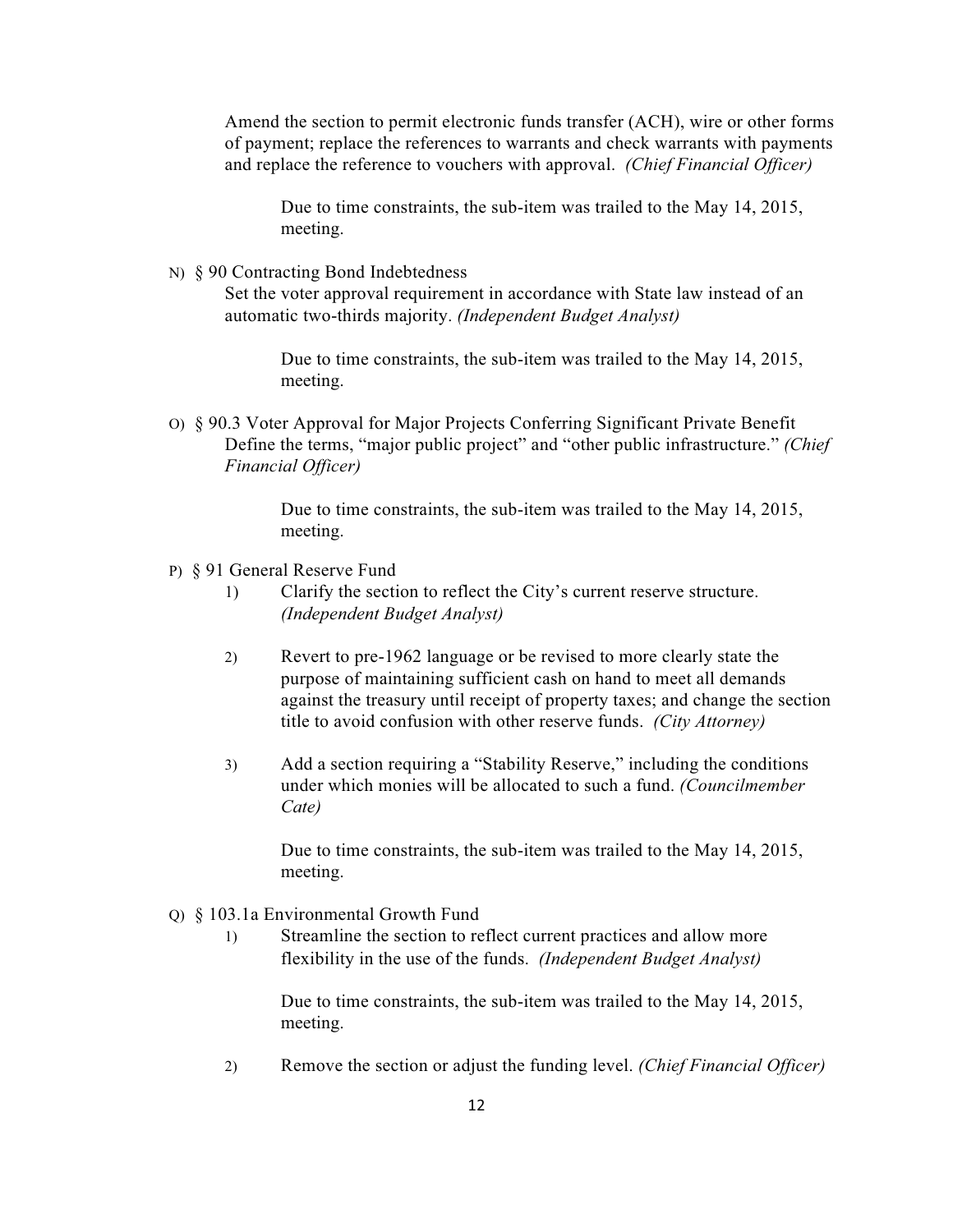Due to time constraints, the sub-item was trailed to the May 14, 2015, meeting.

R) §110 Claims Against the City

Provide that claims against the City shall be submitted in accordance with state law. *(Mayor's Office, City Attorney)*

Motion by Councilmember Emerald to approve the City Attorney's recommendation. Second by Councilmember Cate.

 Passed by the following vote: Yea: Lightner, Cate, Emerald Nay: None Recused: None Not Present: Kersey

S) § 111 Audit of Accounts of Officers

Conform the requirements of the section to current practices, or conform what is practiced to what is currently written. *(Chief Financial Officer)*

> Motion by Councilmember Emerald to request the City Auditor, Mayor and relevant city staff return with recommended language. Second by Councilmember Cate.

 Passed by the following vote: Yea: Lightner, Cate, Emerald Nay: None Recused: None Not Present: Kersey

- T) § 112 Appraisal of City Assets
	- 1) Add Real Estate Assets Department to the section. *(Mayor's Office)*

No action taken. See the action taken on sub-item 2) below.

 2) Remove the requirement that a proper balance sheet under classified heads be included in the annual budget and published in the annual report of the Auditor and Comptroller. Accounting of capital assets reported in the Comprehensive Annual Financial Report makes this requirement unnecessary. *(Chief Financial Officer)*

Motion by Councilmember Emerald to repeal section 112. Second by Councilmember Cate.